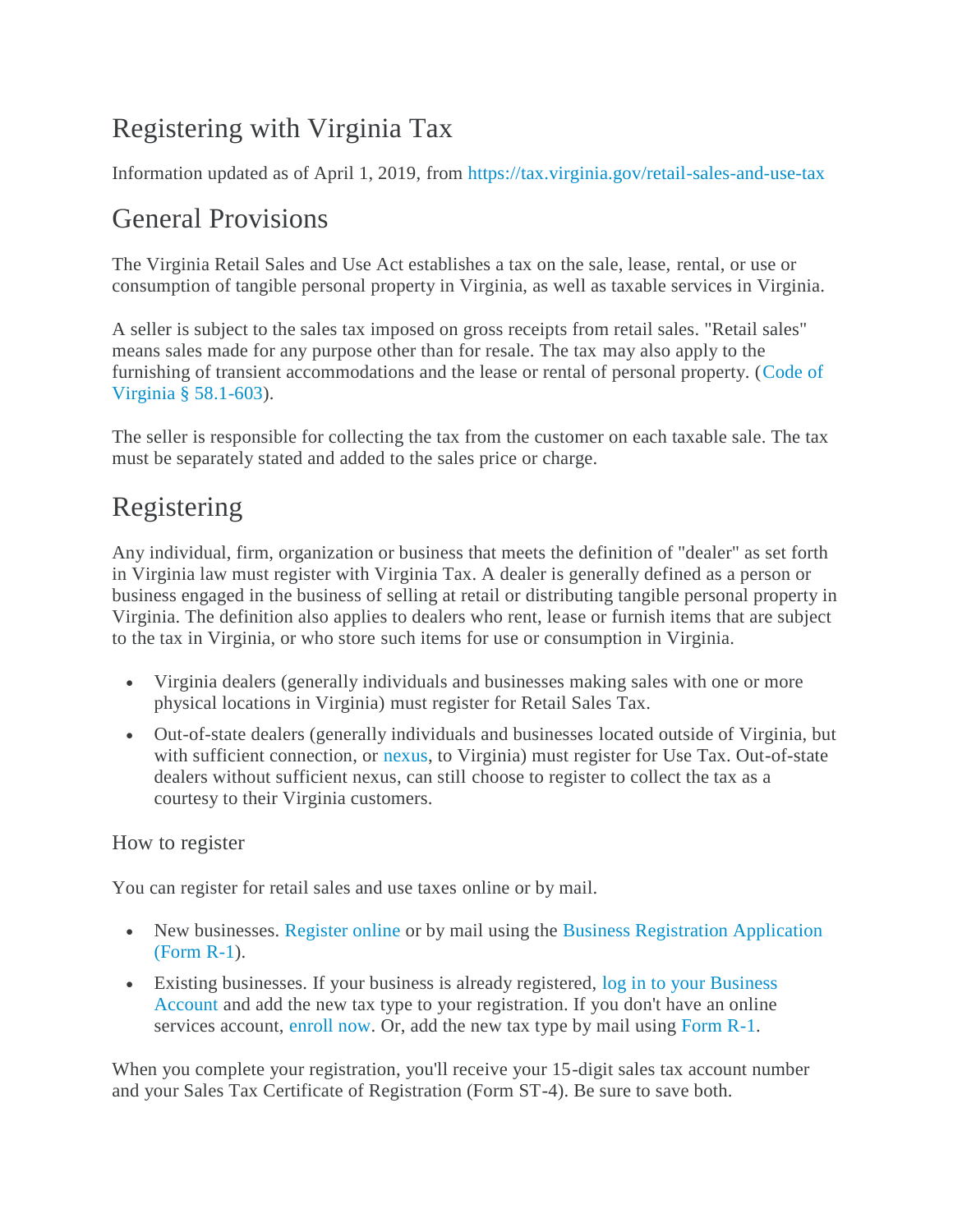### Sales Tax Certificates (Form ST-4)

Your certificate must be displayed prominently at your registered location.

If you need an additional or replacement copy, you can print one through your [Business Online](https://www.ireg.tax.virginia.gov/VTOL/Login.seam)  Services [Account.](https://www.ireg.tax.virginia.gov/VTOL/Login.seam) If you don't have an account, [enroll here.](https://www.business.tax.virginia.gov/VTOL/SignUp.seam?actionMethod=Login.xhtml%3AloginClient.navigateBetweenPreLoginPages&conversationId=9680)

You can also get a copy by calling Customer Services at [804.367.8037.](tel://(804)-367-8037/)

## Filing Requirements

### When to file

Based on your tax liability, we'll determine your filing frequency - either monthly or quarterly. Returns are due on the 20th of the month following the close of the filing period, even if there are no sales to report. Quarterly filing periods end March 31, June 30, Sept. 30 and Dec. 31.

We may change your filing frequency based on your tax liability. If we change your filing frequency, we'll send you a letter notifying you of the change prior to the effective date.

#### How to File and Pay

You are required to [file and pay your sales tax](https://tax.virginia.gov/sales-and-use-tax) electronically, unless you have been granted a waiver.

- In-state dealers file their sales tax using Form ST-9.
- Out-of-state dealers file their use tax using Form ST-8.

If you are unable to file and pay electronically, you must submit an [electronic filing waiver](https://tax.virginia.gov/forms/search?search=Waiver&year=All&category=42&type=All)  [request.](https://tax.virginia.gov/forms/search?search=Waiver&year=All&category=42&type=All) Waivers are temporary and must be renewed annually.

#### Dealer Discount

A discount on the amount of sales tax due is allowed when eligible businesses file and pay the tax in a timely manner. Dealers can keep a portion of the tax they have collected; however, the discount is not allowed on the local portion of the tax. In addition to the retail sales and use tax, a dealer's discount is available for the following taxes:

- Vending Machine Tax
- Digital Media Fee
- Tobacco Products Tax

### Direct Payment Permit